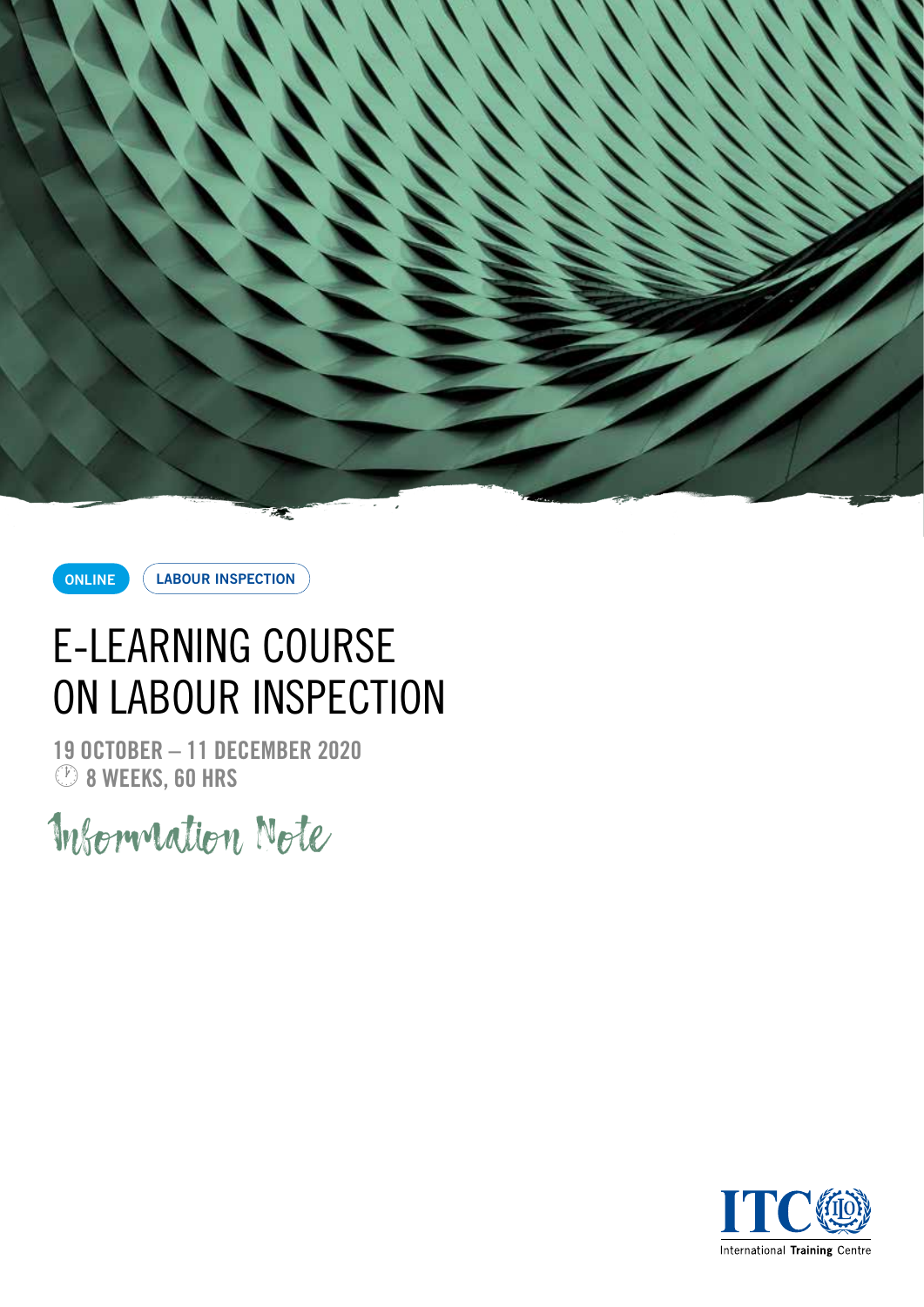# INTRODUCTION

Labour inspection is an important public function provided by the State and is an essential part of the labour administration system. Labour inspection plays a key role to ensure fairness in the workplace and good governance of the labour market. Labour inspection has a three-fold role:

- secure the enforcement of the legal provisions relating to conditions of work and the protection of workers while engaged in their work (provisions relating to hours, wages, safety, health and welfare, the employment of young persons);
- supply technical information and advice to employers and workers concerning the most effective means of complying with the legal provisions;
- bring to the notice of the competent authority defects or abuses not specifically covered by existing labour law provisions.

The ILO has adopted a number of international labour standards relating to labour inspection, the most important one being the Labour Inspection Convention No. 81, which establishes the principles, functions and main characteristics of labour inspection, with a focus on industry and commerce.

#### **OBJECTIVES**

At the end of the training programme participants will be able to:

- Describe the principles, functions and main characteristics of labour inspection:
- Identify the key issues to take into consideration in the preparation, conduction, and follow-up of an inspection visit;
- Describe the main issues concerning the inspection of working conditions;
- Describe labour inspection of key occupational safety and health issues;
- Explain the differences and inter-linkages between various compliance strategies;
- Apply a set of indicators to identify the employment relationship;
- Identify the applications of the main tools for labour inspection activities.

#### PARTICIPANTS

- Labour inspectors from central or provincial levels;
- Managers from the labour inspection system;
- Officials from the labour administration system involved in labour protection;
- Employers' and workers' representatives with special interest in labour inspection;
- Trainers from labour administration/inspection training institutions;
- ILO officials and staff from technical cooperation projects;
- Experts, researchers and consultants in labour-related issues.

The ILO promotes equality of opportunities and strongly encourages women's applications.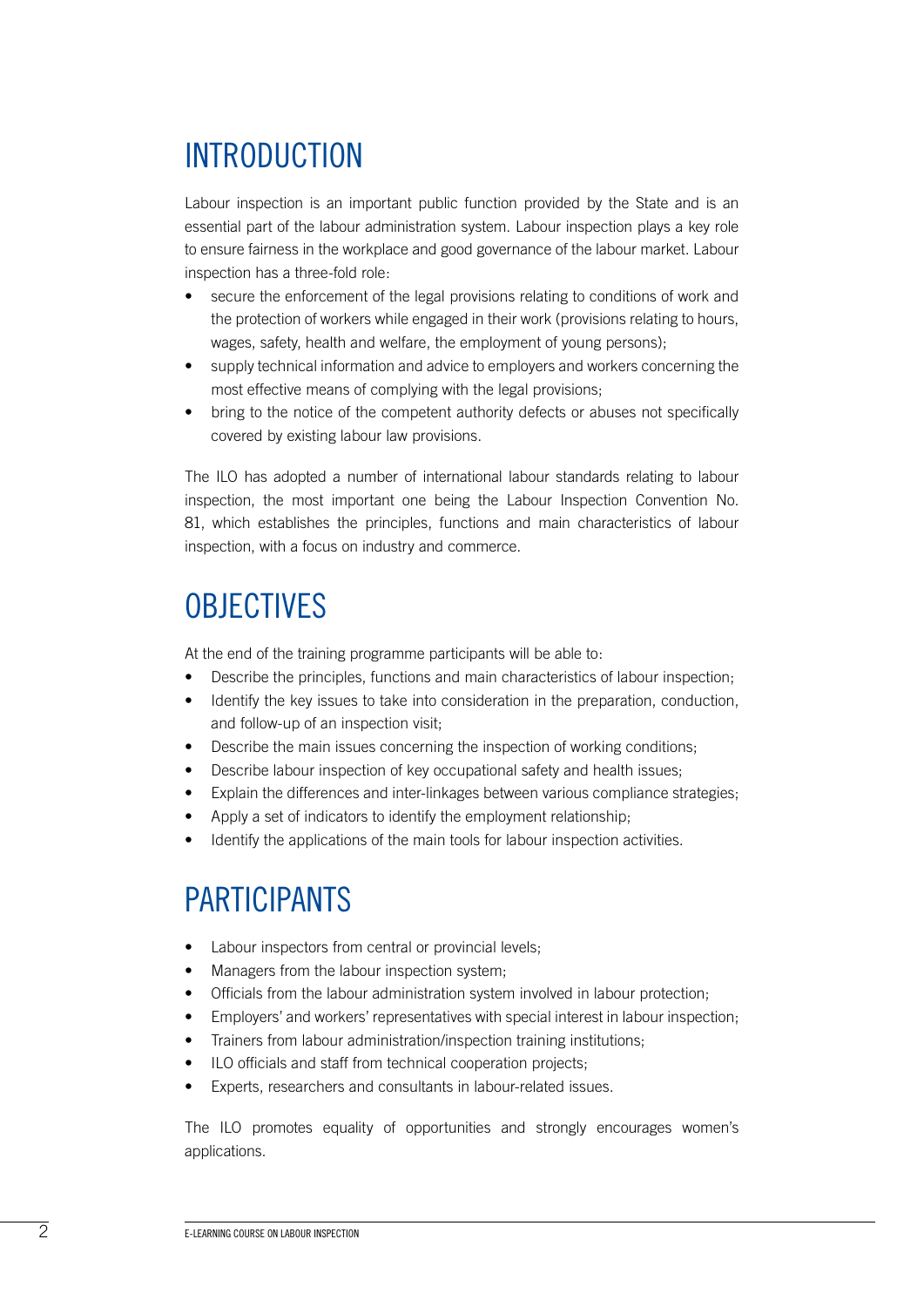# **CONTENTS**

The course consists of 7 modules:

- Introduction to labour inspection: principles, functions and main characteristics;
- Strategies of compliance;
- Inspection of working conditions;
- Inspection of the employment relationship;
- Inspection of occupational safety and health;
- Labour inspection visit;
- Tools for labour inspection.

# FORMAT AND METHODOLOGY

This innovative e-learning course has been designed according to a learner-centred approach in order to better involve participants and keep them motivated. It is highly interactive and engaging. Different methods have been used such as storytelling, scenarios, videos and interactive activities to make the content interesting, relevant and also entertaining.

The course is composed of 7 modules. Each module contains texts, short animations, exercises and assignments. Participants are expected to complete one module per week, but they can learn from any location, any time of the day or night (the course is delivered through distance learning in asynchronous mode with no live sessions).

During the course, participants will be asked to make comments on specific topics and to discuss different issues in a dedicated forum.

After the participant has completed each module and submitted the assignment through the course platform, a tutor will provide feedback and the participant will be given access to the next module.

Participants who successfully complete the assignments required (one per each module) will receive a Certificate of participation.

### LANGUAGES

Participants will be required to have a good knowledge of written English as training materials will be available on the e-platform in English only.

However, Portuguese-speaking participants will be allowed to interact in a dedicated forum in Portuguese and to submit their written assignments in Portuguese.